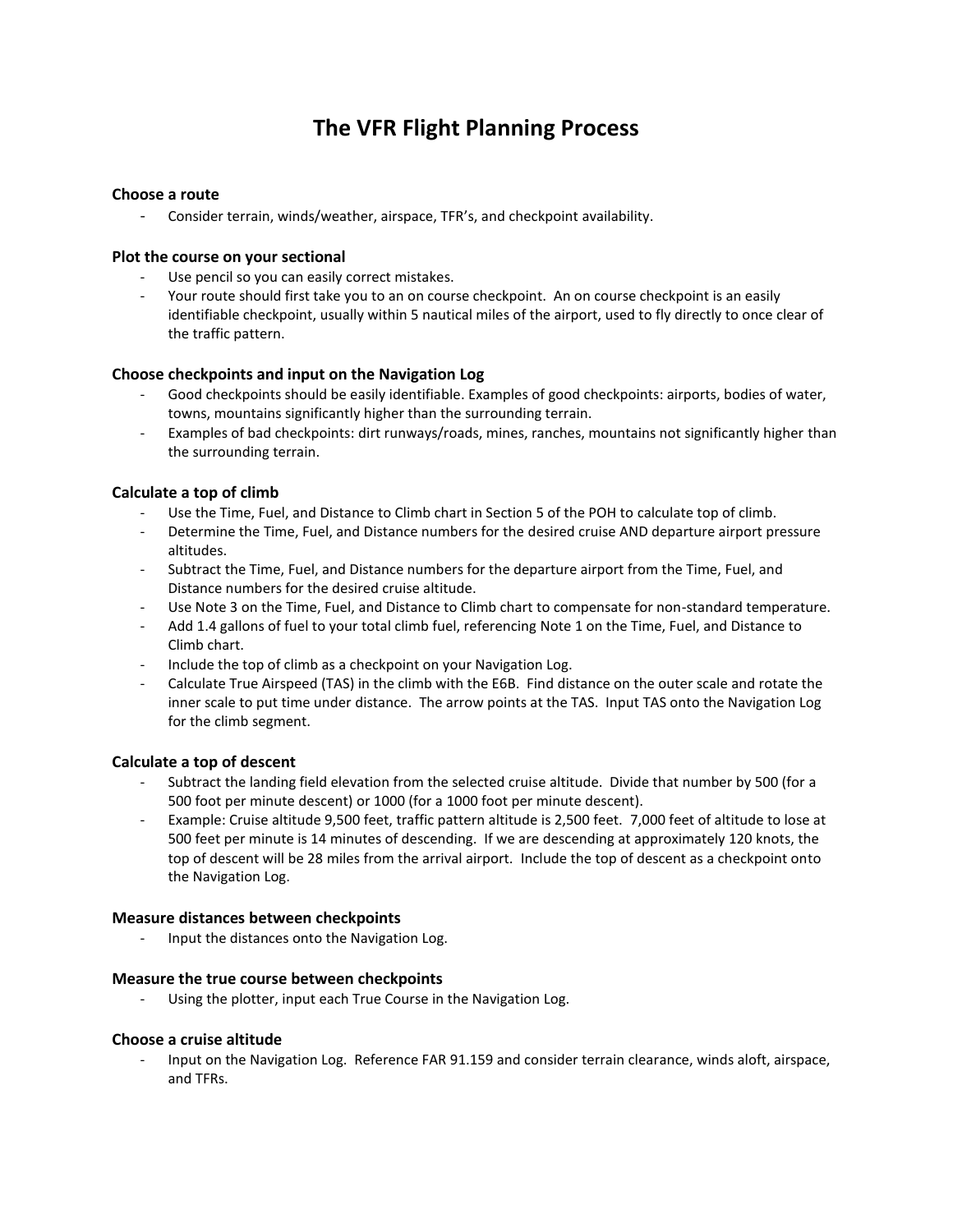## **Calculate winds and temperature aloft**

- Climb Winds: Determine the altitude 2/3 of the way between the takeoff altitude and cruise altitude. Use the wind forecast for this altitude as winds for the entire climb segment. This is because the airplane climbs slower as altitude increases. The first 2/3 of the climb takes the same amount of time as the last 1/3.
- Climb Temperature: Enter the temperature at the 2/3 altitude figured in the previous step.
- Cruise Winds: Enter the winds from the Winds Aloft report for your cruise altitude. Interpolate between two altitudes if necessary. Use the forecast from the nearest reporting station.
- Cruise Temperature: Enter the temperature at the cruise altitude from the nearest reporting station.
- Descent Winds: Determine the altitude half way between the cruise altitude and the arrival airport traffic pattern altitude. Find the winds aloft for that altitude. Interpolate if necessary. Use these winds for the entire descent.
- Descent Temperature: Enter the temperature at the halfway altitude determined in the previous step.

#### **Determining cruise data**

- Select a cruise power setting from the Cruise Performance chart in Section 5 of the POH.
- Using the Cruise Performance chart, determine True Airspeed (TAS) and fuel flow for the desired RPM setting at cruise altitude. Ensure you use the proper temperature column for the forecast temperature aloft.
- Input Cruise TAS, fuel flow, and RPM setting onto the Navigation Log.

#### **Determining true heading (TH) and groundspeed (GS)**

- Using the forecast wind aloft, true airspeed, and true course for each leg, calculate the wind correction angle and add or subtract as appropriate to determine true heading (TH). Enter onto the Navigation Log.
- Read groundspeed (GS) on the E6B (under the center grommet) and enter onto the Navigation Log.

#### **Determining magnetic heading (MH)**

Use the Isogonic lines on the sectional chart to determine the appropriate magnetic variation for each leg. Add/subtract magnetic variation (add west, subtract east) from the true heading to get the magnetic heading and enter onto the Navigation Log.

#### **Determining calibrated heading (CH)**

Reference the compass deviation card in the aircraft to add/subtract compass deviation as appropriate. Note: each aircraft will have a unique compass deviation.

#### **Determining estimated time en-route (ETE)**

- The time for the climb segment should be entered directly from the Time, Fuel, and Distance to climb calculations.
- Use the E6B to determine ETE (estimated time enroute) between each checkpoint. Place the arrow on the calculated groundspeed. Find the distance on the outer scale. Read time on the inner scale. Enter ETE onto the Navigation Log.

#### **Determining fuel burn**

- The fuel for the climb segment should be entered directly from the Time, Fuel, and Distance to climb calcuations.
- Use the E6B to determine fuel burn between each checkpoint. Place the arrow on the calculated cruise fuel burn. Find the time on the inner scale. Read fuel burn (in gallons) on the outer scale. Enter fuel burn onto the Navigation Log.